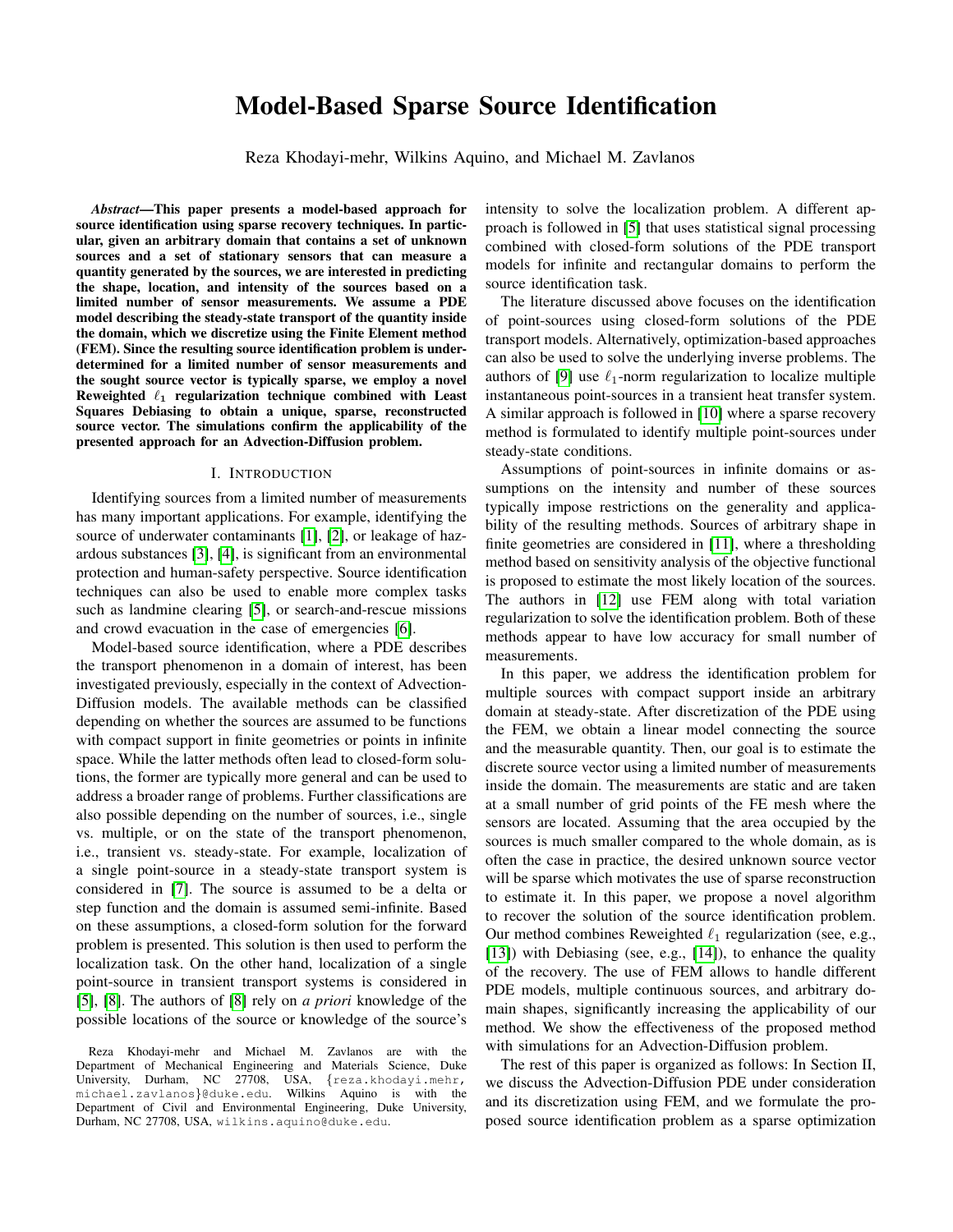problem. Section III, is devoted to the description of the proposed identification algorithm, its ingredients, and stopping criterion. In Section IV, numerical simulations are presented, while Section V contains the concluding remarks.

## II. PROBLEM FORMULATION

Let  $\Omega \subset \mathbb{R}^l$  be the domain of interest  $(1 \leq l \leq 3)$ , and assume the presence of sources is modeled by a function,  $f : \Omega \to \mathbb{R}_+$ , with compact support in the domain. <sup>[1](#page-1-0)</sup> Let  $c : \Omega \to \mathbb{R}$  be the measurable quantity, such as concentration, generated by the sources. Moreover, let the velocity at which this quantity is transported via advection be  $\mathbf{v} \in \mathbb{R}^l$ , and  $D \in \mathbb{R}_+$  be the diffusivity of the medium. Under the steady-state assumption and applying a Dirichlet condition to the boundaries of the domain  $\partial\Omega$ , the governing Advection-Diffusion PDE will be of the form

$$
\nabla \cdot (D\nabla c) - \nabla \cdot (\mathbf{v}c) + f = 0,
$$
  
\n
$$
c = 0 \text{ on } \partial \Omega.
$$
 (1)

Discretizing the PDE model [\(1\)](#page-1-1) using FEM with  $n$  grid points we get the approximate model

<span id="page-1-2"></span>
$$
\mathbf{K}\hat{\mathbf{c}} = \mathbf{R}\hat{\mathbf{f}},\tag{2}
$$

where the coefficient matrix **K** and the matrix **R** are  $n \times n$ sparse matrices whose dimension depends on the refinement of the mesh; see, e.g., [\[15\]](#page-5-14). In [\(2\)](#page-1-2),  $\hat{f}$  and  $\hat{c}$  are the n dimensional source and concentration vectors, respectively, that satisfy the linear model [\(2\)](#page-1-2). Assuming that the mesh is fine enough and  $n$  is large, we can neglect the discretization error and approximate the continuous variables  $c$  and  $f$  with their discrete peers  $\hat{c}$  and  $\bf{f}$  [\[15\]](#page-5-14).

Consider now a set of  $m \ll n$ ) stationary sensors in the domain that measure the concentration  $\hat{c}$  at the grid points of the FE mesh. Let  $y \in \mathbb{R}^n$  be the vector of the measurements and assume that these measurements are contaminated by noise so that

<span id="page-1-7"></span>
$$
y = Q(\hat{c} + e), \tag{3}
$$

where  $e \in \mathbb{R}^n$  is the noise vector and **Q** is a  $n \times n$ , diagonal, binary, indicator matrix with ones at entries corresponding to the measurement locations and zero elsewhere. Then, y has  $m$  nonzero entries corresponding to the sensor locations. Moreover, assume that the noise is white, i.e.,  $e \sim \mathcal{N}(0, \sigma^2 I)$ , where I denotes the identity matrix. Then, the source identification problem we address in this paper can be stated as follows:

<span id="page-1-3"></span>Problem 1. *Given a possibly noisy measurement vector* y ∈  $\mathbb{R}^n$ , calculate a vector  $\mathbf{x} \in \mathbb{R}^n$  that approximates the true *source vector* ˆf *as close as possible.*

Assuming any prediction of the source vector x in place of  $f$ , we can solve  $(2)$  for the corresponding concentrations  $K^{-1}Rx$  and then left-multiply by the indicator matrix Q to obtain the concentrations at the sensor locations as  $\mathbf{Q}\mathbf{K}^{-1}\mathbf{R}\mathbf{x}$ . Then, to solve Problem [1](#page-1-3) we need to determine the source vector x for which the concentrations  $QK^{-1}Rx$  match a given measurement vector y, i.e., we need to solve

<span id="page-1-4"></span>
$$
QK^{-1}Rx = y \tag{4}
$$

for the sought source vector x. Since the number of measurements  $m$  is much smaller than the number of unknowns  $n \ (m \ll n)$ , the system of equations [\(4\)](#page-1-4) is severely underdetermined and does not have a unique solution. Moreover, due to the presence of noise in the measurement vector y, any solution x that satisfies the linear model [\(4\)](#page-1-4) exactly, does not have a real physical meaning. Therefore, equation [\(4\)](#page-1-4) cannot be used directly to solve the source identification problem. Instead, we employ an optimization-based approach that seeks the source vector x for which the concentrations  $QK^{-1}Rx$ best approximate a given noisy measurement vector y in a least-squares sense. In particular, we formulate the following problem

<span id="page-1-5"></span>
$$
\min_{\mathbf{x} \ge \mathbf{0}} \ \|\mathbf{A}\mathbf{x} - \mathbf{y}\|_2^2,\tag{5}
$$

<span id="page-1-1"></span>where  $A = QK^{-1}R$ . Note that the true source vector  $\hat{f}$  is nonnegative, thus we introduce the constraint  $x \ge 0$  in [\(5\)](#page-1-5).

Since we do not measure the concentration at every grid point of the FE mesh, the least-squares problem [\(5\)](#page-1-5) does not have a unique minimizer. To obtain a formulation that accepts a unique global minimizer as a solution, we introduce a regularization term in the objective and, therefore, we rewrite problem [\(5\)](#page-1-5) as

<span id="page-1-6"></span>
$$
\min_{\mathbf{x} \ge \mathbf{0}} \quad \frac{1}{2} ||\mathbf{A}\mathbf{x} - \mathbf{y}||_2^2 + \lambda R(\mathbf{x}),\tag{6}
$$

where  $R(x)$  is the regularization term that ensures a unique solution for the original problem [\(5\)](#page-1-5), and  $\lambda$  is the regularization parameter which balances between the data-fit and the regularization; see, e.g., [\[16\]](#page-5-15). Smaller values of  $\lambda$  mean more emphasis on the data-fit. Obviously, different choices of the regularization function  $R(x)$  will result in different solutions and this choice along with an appropriate value for  $\lambda$ is essential for acceptable recovery. The most popular choices for the regularization function are the norms  $||\cdot||_0$ ,  $||\cdot||_1$ ,  $||\cdot||_2$ , and the Total Variation  $TV(\cdot)$ . This regularization approach penalizes discontinuities and is observed to preserve sharp edges [\[17,](#page-5-16) section 8.6].

Since the area covered with sources is typically much smaller compared to the whole domain  $\Omega$ , we expect the discretized source vector  $\hat{f}$  to be sparse. This motivates the use of the  $\ell_0$ -norm regularization to obtain a sparse solution to Problem [1.](#page-1-3) To avoid the non-convex and, therefore, computationally intractable nature of the resulting  $\ell_0$  regularized problem, we instead use a reweighted  $\ell_1$ -norm approach that has been recently proposed for the solution of sparse reconstruction problems [\[13\]](#page-5-12). The idea is to solve several weighted  $\ell_1$ -regularized problems iteratively and appropriately update

<span id="page-1-0"></span><sup>&</sup>lt;sup>1</sup>For the problem considered here, we assume that sources are strictly positive functions. In general, sources can also be negative in the case of sinks. Sinks can appear, e.g., in the presence of chemical reactions that consume a contaminant. The treatment of the problem in that case is similar.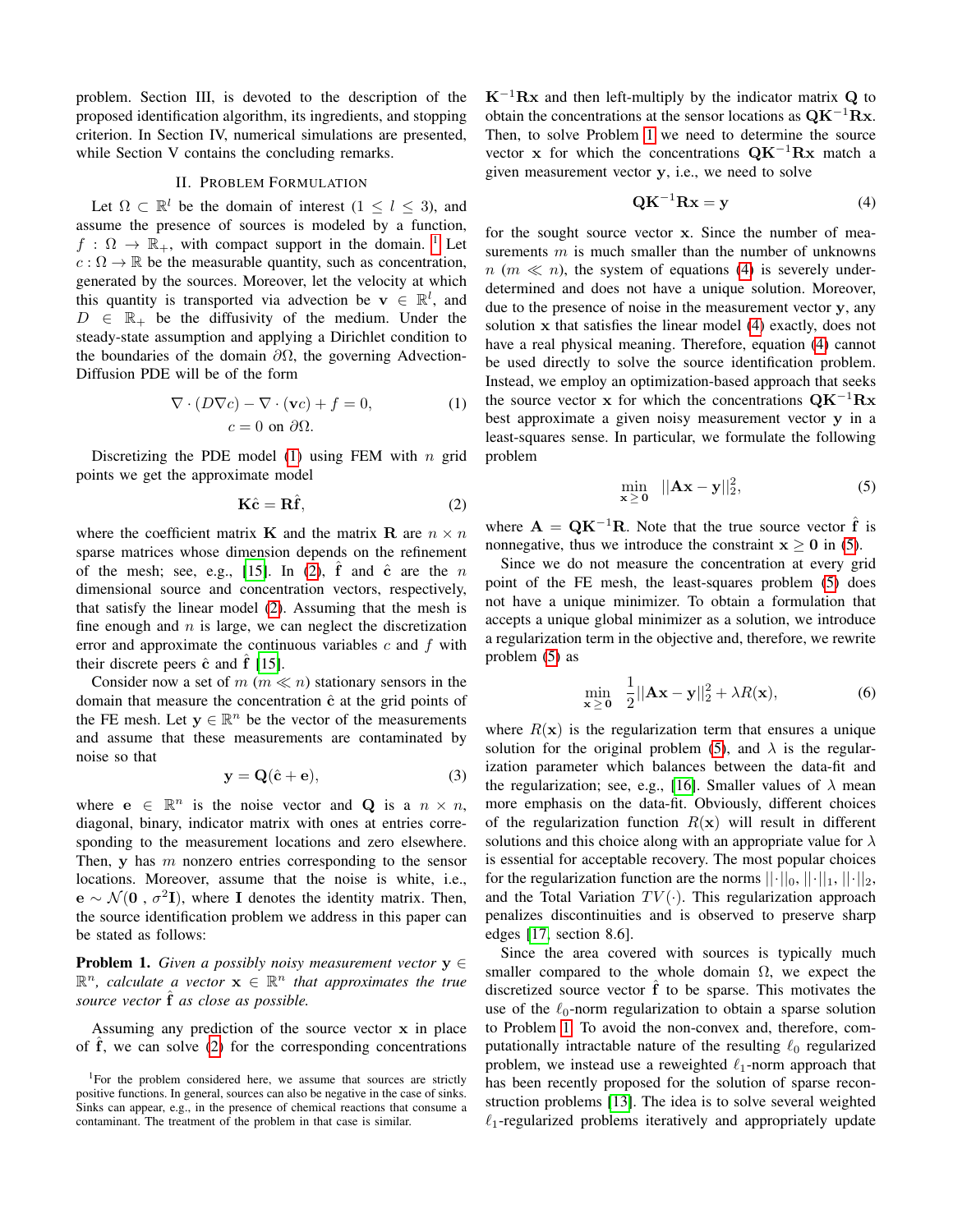## <span id="page-2-3"></span>Algorithm 1 Sparse Source Identification

**Require:** Measurements y, matrix A, and variance  $\sigma^2$ ; **Require:** Regularization parameter  $\lambda$ ;

- 1: Initialize the iteration index  $k = 1$  and let  $x_1 = 0$  and  $w_1 = \text{cons.};$
- 2: while the algorithm has not converged do
- 3: Solve for  $\hat{\mathbf{x}}_k$  the weighted  $\ell_1$ -regularized problem

$$
\min_{\hat{\mathbf{x}}_k} \quad 0.5||\mathbf{A}\hat{\mathbf{x}}_k - \mathbf{y}||_2^2 + \lambda \mathbf{w}_k^T \hat{\mathbf{x}}_k
$$
\ns.t.  $\hat{\mathbf{x}}_k \geq \mathbf{0}$ ,

for fixed weights  $w_k$  and using  $x_k$  as the initial value; 4: Solve for  $\bar{\mathbf{x}}_k$  the debiasing problem

 $\min_{\bar{\mathbf{x}}_k} \; 0.5||\mathbf{A}\bar{\mathbf{x}}_k - \mathbf{y}||_2^2$ 

s.t.  $[\bar{\mathbf{x}}_k]_i = 0$  if  $[\hat{\mathbf{x}}_k]_i = 0$  and  $[\bar{\mathbf{x}}_k]_i \ge 0$  if  $[\hat{\mathbf{x}}_k]_i \ne 0$ ,

using  $\hat{\mathbf{x}}_k$  as the initial value;

- 5: Set  $\mathbf{x}_{k+1} = \bar{\mathbf{x}}_k$ ;
- 6: Update the weights  $w_{k+1}$  using equation [\(8\)](#page-2-0);
- 7: Check the convergence criterion for  $x_{k+1}$ ;
- 8:  $k \leftarrow k + 1$ ;
- 9: end while

the weights of the regularization terms after every iteration. In particular, using the weighted  $\ell_1$ -norm as a regularization function, problem [\(6\)](#page-1-6) becomes

$$
\min_{\mathbf{x} \ge \mathbf{0}} \quad \frac{1}{2} ||\mathbf{A}\mathbf{x} - \mathbf{y}||_2^2 + \lambda \mathbf{w}^T \mathbf{x},\tag{7}
$$

where w is a vector of weights. After every solution of problem [\(7\)](#page-2-1) the vector w is updated as

<span id="page-2-0"></span>
$$
\mathbf{w}_i = \frac{1}{\mathbf{x}_i + \epsilon} \tag{8}
$$

for all entries  $i = 1, \ldots, n$ , where  $0 < \epsilon \ll \min\{x_i | x_i \neq 0\}$ .

Our proposed solution to Problem [1](#page-1-3) combines sparse reconstruction [\(7\)](#page-2-1) with data fit [\(5\)](#page-1-5) in an iterative procedure, which we describe next.

## <span id="page-2-6"></span>III. SPARSE SOURCE IDENTIFICATION ALGORITHM

Before discussing the details of the proposed algorithm, we reformulate problem [\(7\)](#page-2-1) to the following Bound Constrained Quadratic Program:

$$
\min_{\mathbf{x} \ge \mathbf{0}} \quad \{ J(\mathbf{x}) = \frac{1}{2} \mathbf{x}^T \mathbf{\Lambda} \mathbf{x} - \mathbf{c}^T \mathbf{x} \},\tag{9}
$$

where

<span id="page-2-5"></span>
$$
\mathbf{\Lambda} = \mathbf{A}^T \mathbf{A} \ , \ \mathbf{b} = \mathbf{A}^T \mathbf{y}, \ \text{and} \ \mathbf{c} = \mathbf{b} - \lambda \mathbf{w}. \tag{10}
$$

For a fixed vector of weights w, problem [\(9\)](#page-2-2) is convex and efficient numerical methods exist to solve it. The algorithm we propose in this work is an iterative procedure, every iteration of which consist of three main phases. Phase I solves problem [\(9\)](#page-2-2) for a fixed vector of weights w. Phase II, called debiasing, solves the least-squares problem [\(5\)](#page-1-5), trusting the

# <span id="page-2-4"></span>Algorithm 2 Weighted  $\ell_1$  Regularization Phase

**Require:** Parameters  $\beta \in (0, 1)$ ,  $\mu \in (0, 0.5)$ ,  $\alpha_{min}$ ,  $\alpha_{max}$ ; **Require:** Vector of weights  $w_k$ ;

- 1: Initialize the iteration index  $s = 1$  and let  $\hat{\mathbf{x}}_k^1 = \mathbf{x}_k$ ;
- 2: while the algorithm has not converged do
- 3: Compute the step size  $\alpha$  using [\(12\)](#page-3-0);
- 4: Set  $\alpha = mid(\alpha_{min}, \alpha, \alpha_{max});$
- 5: Compute

$$
\hat{\mathbf{x}}_k^{s+1} = (\hat{\mathbf{x}}_k^s - \alpha_s \nabla J(\hat{\mathbf{x}}_k^s))_+,
$$

where  $\alpha_s$  is the first element of the sequence  $\{\alpha, \alpha\beta, \alpha\beta^2, ...\}$  satisfying

$$
J(\hat{\mathbf{x}}_k^{s+1}) \leq J(\hat{\mathbf{x}}_k^s) - \mu \nabla J(\hat{\mathbf{x}}_k^s)^T (\hat{\mathbf{x}}_k^s - \hat{\mathbf{x}}_k^{s+1});
$$

6: Check the convergence criterion defined in [\(13\)](#page-3-1);

7:  $s \leftarrow s + 1$ ;

8: end while

9: Set  $\hat{\mathbf{x}}_k = \hat{\mathbf{x}}_k^s$ ;

sparsity pattern obtained from the first phase. Finally, phase III updates the vector of weights w according to equation [\(8\)](#page-2-0). As discussed before, reweighting based on the current information about the solution enhances sparsity [\[13\]](#page-5-12). On the other hand, debiasing emphasizes the data-fit term and, therefore, improves on the reconstruction [\[14\]](#page-5-13). In Section [IV](#page-4-0) we show that the proposed integrated method significantly enhances accuracy of the reconstruction.

<span id="page-2-1"></span>Our method, containing the three phases, is shown in Algorithm [1.](#page-2-3) In this algorithm, the subscript  $k$  denotes the iteration index and the notation  $[\cdot]_i$  denotes the *i*-th component of a vector. The vector  $x_k$  is the estimation of the true source vector  $f$  at iteration  $k$ , which also serves as an initial value for phase I in the next iteration of Algorithm [1.](#page-2-3) Line 3 in Algorithm [1](#page-2-3) corresponds to phase I, which solves problem [\(9\)](#page-2-2) for variable  $\hat{\mathbf{x}}_k$ , given a fixed vector of weights  $\mathbf{w}_k$  and using  $x_k$  as an initial value. Line 4, corresponds to phase II, which solves the least-squares problem [\(5\)](#page-1-5) for variables  $\bar{\mathbf{x}}_k$  using the solution  $\hat{\mathbf{x}}_k$  of phase I as an initial value. Finally, line 6 corresponds to phase III, which updates the vector of weights  $\mathbf{w}_{k+1}$  for the next iteration  $k+1$  based on the solution  $\bar{\mathbf{x}}_k$ of the least-squares problem  $(5)$  at the current iteration  $k$ . In the following subsections, each of the three phases and the stopping criterion for Algorithm [1](#page-2-3) are discussed.

### <span id="page-2-2"></span>*A. Weighted*  $\ell_1$  *Regularization*

The first phase of Algorithm [1](#page-2-3) is equivalent to problem [\(9\)](#page-2-2) for fixed weights. To solve this problem, we use a gradient descent backtracking line-search method along with a gradient projection method; see, e.g., [\[14\]](#page-5-13). The proposed algorithm is an iterative procedure shown in Algorithm [2.](#page-2-4) We denote by s the iteration index of this algorithm and by  $\hat{\mathbf{x}}_k^s$  the resulting iterates corresponding to iteration  $k$  of Algorithm [1.](#page-2-3) In Algorithm [2,](#page-2-4) the function  $mid(a, b, c) = a$  if  $b < a < c$ , and is used to prevent very small or large steps, which may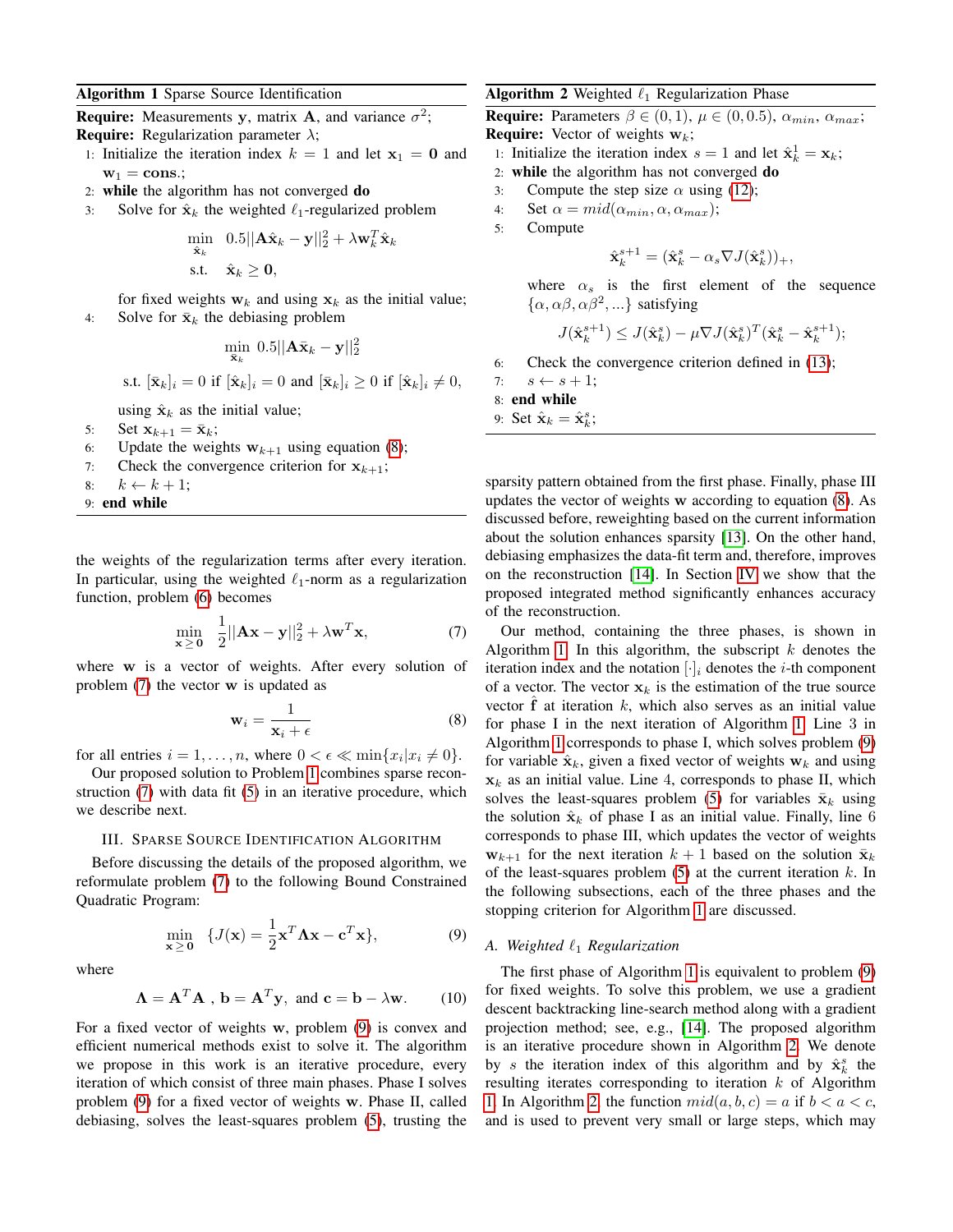lead to divergence. Moreover, the operator  $(\cdot)_+$  denotes the projection of the solution to the nonnegative orthant and is used to maintain feasibility.

The gradient projection method, used in Algorithm [2,](#page-2-4) is a fast active set method for quadratic problems with bound constraints; see, e.g., [\[18,](#page-5-17) section 16.7]. The main idea of this method is to project the gradient to the feasible set and then minimize the objective function in two successive steps. For the case of nonegativity constraints, this method consists of the following two steps corresponding to lines 3, 4, and 5 of Algorithm [2:](#page-2-4)

(i) Project the gradient so that for a small Cauchy step, the solution stays in the feasible box (nonnegative orthant), i.e.,

<span id="page-3-4"></span>
$$
[\mathbf{g}_s]_i = \begin{cases} [\nabla J(\hat{\mathbf{x}}_k^s)]_i, & \text{if } [\hat{\mathbf{x}}_k^s]_i > 0 \text{ or } [\nabla J(\hat{\mathbf{x}}_k^s)]_i < 0, \\ 0, & \text{otherwise,} \end{cases}
$$
(11)

for all  $i = 1, \ldots, n$ , where  $[\cdot]_i$  denotes the *i*-th entry of a vector. Then minimize the univariate function  $J(\hat{\mathbf{x}}_k^s - \hat{\mathbf{z}}_k)$  $\alpha$ g<sub>s</sub>) along the descent direction  $-g_s$ , which leads to the closed-form solution

<span id="page-3-0"></span>
$$
\alpha = \frac{\mathbf{g}_s^T \mathbf{g}_s}{\mathbf{g}_s^T \mathbf{\Lambda} \mathbf{g}_s}.\tag{12}
$$

This step serves as a good starting point for each iteration of algorithm [2](#page-2-4) and prevents large infeasibilities.

(ii) Solve problem [\(9\)](#page-2-2) using a backtracking line-search method, with  $-\nabla J(\hat{\mathbf{x}}_k^s)$  as the search direction, while projecting the iterations of this line-search onto the nonnegative orthant to maintain feasibility.

The function  $J(\cdot)$  above denotes the objective function defined in [\(9\)](#page-2-2) and  $\Lambda$  is the Hessian of the objective function defined in [\(10\)](#page-2-5).

Since problem [\(9\)](#page-2-2) falls in the class of Linear Complementary Problems [\[19\]](#page-5-18), we can use the following stopping criterion for Algorithm [2](#page-2-4)

<span id="page-3-1"></span>
$$
\|\min\{\hat{\mathbf{x}}_k^s, \nabla J(\hat{\mathbf{x}}_k^s)\}\|_2 < tol_1,\tag{13}
$$

for some user specified tolerance  $tol_1$ . Note that the minimum in this equation is taken element-wise.

## *B. Debiasing*

During the debiasing phase, our algorithm trusts the sparsity pattern obtained from phase I, discussed in section [III.](#page-2-6)A, and finds the best possible fit of the measurement vector y that respects this sparsity pattern. Therefore, during the debiasing phase, we solve the least-squares problem [\(5\)](#page-1-5) subject to the constraints that fix the zero elements of the solution. To reach this goal, we use a modified version of the Conjugate Gradient method, as described in Algorithm [3.](#page-3-2) We denote by s the iteration index of this algorithm and by  $\bar{\mathbf{x}}_k^s$  the resulting iterates corresponding to iteration  $k$  of Algorithm [1.](#page-2-3)

In this algorithm, the residual vector at iteration  $s$  is defined as  $\mathbf{r}_s = \mathbf{\Lambda} \bar{\mathbf{x}}_k^s - \mathbf{b}$ , where the Hessian matrix  $\mathbf{\Lambda}$  and the vector  $\mathbf{b}$ are the same as defined by [\(10\)](#page-2-5) for problem [\(9\)](#page-2-2). For a detailed derivation of the CG method see, e.g., [\[18,](#page-5-17) section 5.1]. In the

# <span id="page-3-2"></span>Algorithm 3 Debiasing Phase

- 1: Initialize the iteration index  $s = 1$  and let  $\bar{\mathbf{x}}_k^1 = \hat{\mathbf{x}}_k$  and  ${\bf r}_1 = {\bf \Lambda} \bar{{\bf x}}_k^1 - {\bf b};$
- 2: Calculate  $\bar{r}_1$  from [\(14\)](#page-3-3) and set  $p_1 = -\bar{r}_1$ ;
- 3: while the algorithm has not converged do
- 4: Check the convergence criterion  $\|\bar{\mathbf{r}}_s\|_2^2 < tol_2$ ;
- 5: Calculate

$$
\alpha_s = \frac{\bar{\mathbf{r}}_s^T \bar{\mathbf{r}}_s}{\mathbf{p}_s^T \mathbf{\Lambda} \mathbf{p}_s},
$$

$$
\bar{\mathbf{x}}_k^{s+1} = (\bar{\mathbf{x}}_k^s + \alpha_s \mathbf{p}_s)_+,
$$

$$
\mathbf{r}_{s+1} = \mathbf{r}_s + \alpha_s \mathbf{p}_s;
$$

6: Calculate  $\bar{\mathbf{r}}_{s+1}$  from [\(14\)](#page-3-3) and let

$$
\beta_{s+1} = \frac{\bar{\mathbf{r}}_{s+1}^T \bar{\mathbf{r}}_{s+1}}{\bar{\mathbf{r}}_s^T \bar{\mathbf{r}}_s},
$$
  

$$
\mathbf{p}_{s+1} = -\bar{\mathbf{r}}_{s+1} + \beta_{s+1} \mathbf{p}_s;
$$

7:  $s \leftarrow s + 1;$ 

8: end while

9: Set  $\bar{\mathbf{x}}_k = \bar{\mathbf{x}}_k^s$ ;

modified CG method proposed in Algorithm [3,](#page-3-2) the values of the modified residual  $\bar{r}_s$  are updated by

<span id="page-3-3"></span>
$$
[\bar{\mathbf{r}}_s]_i = \begin{cases} [\mathbf{r}_s]_i, & \text{if } [\bar{\mathbf{x}}_k^1]_i \neq 0, \\ 0, & \text{otherwise,} \end{cases}
$$
(14)

for all  $i = 1, \ldots, n$ , where  $[\cdot]_i$  denotes the *i*-th entry of a vector. Equation [\(14\)](#page-3-3) manipulates the residual vector  $r_s$  to prevent the zero entries of the initial solution  $\bar{\mathbf{x}}_k^1$  to change. In order to speed up the debiasing Algorithm [3,](#page-3-2) we use gradient projection as in [\(11\)](#page-3-4) to compute the residual  $r_s$ .

Since the measurements y are noisy, obtaining a perfect least-squares fit does not have a real physical meaning. Moreover, the conjugate gradient method itself serves as an iterative regularization process and needs proper termination, as discussed in [\[17,](#page-5-16) section 6.3]. Therefore, Algorithm [3](#page-3-2) needs to terminate when the fit reaches a tolerance level  $tol_2$  which depends on the variance  $\sigma^2$  of the noise components. To estimate the appropriate value for  $tol_2$ , we first provide an expression for the expected value of  $\|\bar{\mathbf{r}}\|_2^2$ .

Proposition 1. *If the solution vector equals the true source vector, i.e.,*  $x = f$ *, and the noise vector defined in [\(3\)](#page-1-7) is*  $$ *residual vector*  $\bar{r}$  *defined by [\(14\)](#page-3-3), we have* 

$$
\mathbb{E}\{||\bar{\mathbf{r}}||_2^2\} = \sigma^2 tr(\mathbf{Q}\mathbf{A}^T \mathbf{A}).
$$
 (15)

*Proof:* The proof follows from the formula for the expectation of the quadratic form.

If the problem is dominated by diffusion, i.e., if  $v = 0$ , with constant diffusivity  $D$  and if the FE mesh is structured, then the nonzero entries of A are identical except for the ones that correspond to the grid points at the boundaries of the domain Ω. Consequently, we can use the approximation  $tr(QA^2) \approx$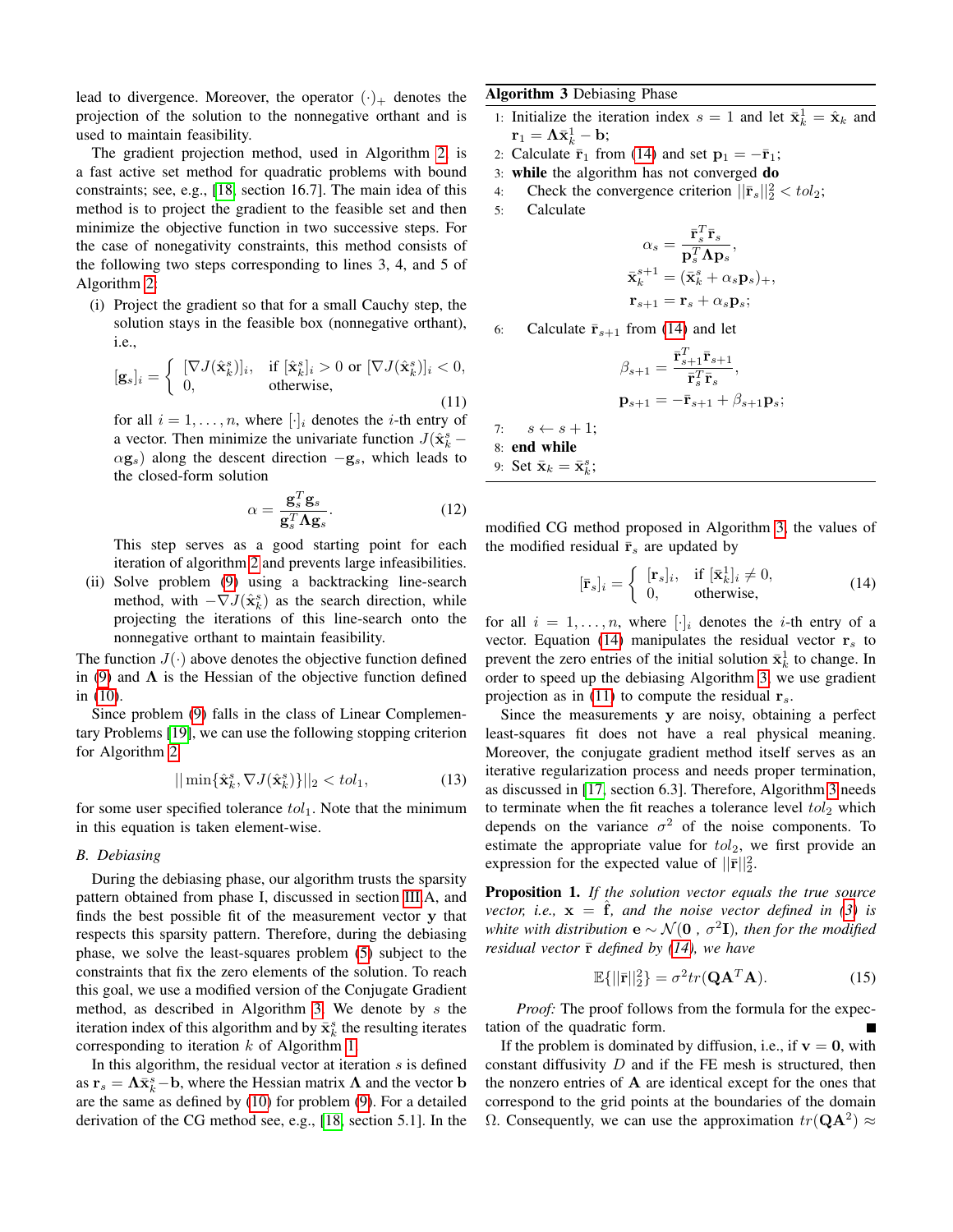$m[\mathbf{A}]_j^T[\mathbf{A}]_j$ , where, m is the number of sensor measurements and  $[\mathbf{A}]_j$  is the j-th column of **A**, where  $j = \lfloor \frac{n}{2} \rfloor$  is the index of the middle column of **A** and  $\lvert \cdot \rvert$  is the floor function. On the other hand, for more general cases this approximation is not valid. We compensate for this approximation by using a safety factor  $\kappa \geq 1$  and, therefore, propose the following general rule to specify a value for  $tol_2$ :

<span id="page-4-1"></span>
$$
tol_2 = \kappa m \sigma^2 [\mathbf{A}]_j^T [\mathbf{A}]_j. \tag{16}
$$

# *C. Regularization Parameter and Stopping Criterion*

In this section, we discuss the selection of the initial constant vector of weights  $w_1$ , and the regularization parameter  $\lambda$  for Algorithm [1.](#page-2-3) Moreover, we discuss a stoping criterion for this algorithm.

During the first iteration, when there is no information available about the sparsity in hand, Algorithm [1](#page-2-3) starts by using constant regularization weights which are equal for all components. The value  $\lambda \mathbf{w}_1 = (0.05||\mathbf{A}^T \mathbf{y}||_{\infty})\mathbf{1}$ , is known to serve as a good starting value for the regularization weights [\[16\]](#page-5-15), where  $||\mathbf{x}||_{\infty} = \max |\mathbf{x}_i|$  and  $\mathbf{1} = [1 \dots 1]^T$ .

During the following iterations, an appropriate value for the regularization parameter  $\lambda$  is necessary. Since Algorithm [1](#page-2-3) is initialized with the zero vector, i.e.,  $x_1 = 0$ , the value of the regularization term in [\(7\)](#page-2-1) varies from zero at the first iteration to ideally  $||\mathbf{f}||_0$  upon convergence. On the other hand, the value of the data-fit term varies from  $||\mathbf{y}||_2^2$  in the first iteration to ideally  $||\mathbf{e}||_2^2$ . As a result, the value of the data-fit term changes for different measurement vectors y, while the value of regularization term only depends on the sparsity of the source vector and is independent of y. In order to incorporate the effect of y in the regularization term, we use the heuristic value

<span id="page-4-2"></span>
$$
\lambda = \alpha ||\mathbf{y}||_2,\tag{17}
$$

which works well in practice for a sufficiently large range of problem parameters, e.g., size and geometry.

Since the sparsity pattern of the solution is preserved when the iterates have converged to the optimal point, we can use sparsity as a sufficient stopping criterion of Algorithm [1](#page-2-3) at line 7. The number of iterations screened for stopping depends on the relative number of unknowns and measurements  $n/m$ , and the noise level measured by the variance  $\sigma^2$  of the noise components.

#### IV. NUMERICAL SIMULATIONS

<span id="page-4-0"></span>In this section, we provide two numerical simulations, using MATLAB, to support the performance of the proposed algorithm and draw some conclusions based on the results. We refer to the method introduced in this paper as  $RWDL_1$ . For the purpose of simulations, the domain is assumed to be a square area with unit length and an array of  $m$  sensors, distributed equidistantly in the domain, is used to gather the measurements y.

In the following simulations, the error in the estimated source vector  $x$ , compared to the true value  $f$ , is calculated as  $err = ||\mathbf{x} - \mathbf{f}||_2 / ||\mathbf{f}||_2$ , and the signal to noise ratio (*SNR*) is

defined as  $SNR = 10 log(\sigma_{signal}^2/\sigma_{noise}^2)$ , where  $\sigma_{signal}^2$  and  $\sigma_{noise}^2$  are the variances of the measurement vector y and the noise vector e, respectively. Moreover, sparsity is defined as  $sp = k/n$  and sampling-ratio is defined as  $sr = m/k$ , where  $k = ||\mathbf{f}||_0$  and m is the number of sensor measurements.

#### *A. Comparison with other Methods*

In this section, we compare four regularization methods,  $\ell_2$ ,  $\ell_1$ , TV, and *RWDL*<sub>1</sub>, for a diffusion-dominated problem  $(D = 1$  and  $\mathbf{v} = \mathbf{0}$ ) with  $n = 41 \times 41 = 1681$  unknowns. For the  $\ell_1$  and TV regularization methods, popular implementations from [\[16\]](#page-5-15) and [\[20\]](#page-5-19) are used and tuning is done to get the best performance. The support of the source function, defined in equation [\(1\)](#page-1-1), forms two rectangular, constant regions. The discretized source vector f has  $k = 61$  nonzero entries. Therefore, the source vector is very sparse and  $sp = 3.63\%$ .

In Table [I,](#page-5-20) the results for different numbers of sensors and measurement noise levels are shown. The results show that *RWDL*<sup>1</sup> outperforms the other methods in terms of accuracy. Except for the  $\ell_2$ -regularization for which there exists a closedform solution, the other methods are iterative. Among these methods,  $RWDL<sub>1</sub>$  takes the shortest time to solve the problem. It is notable that for the case of a  $7 \times 7$  sensor array, the problem is solved with under-sampling  $(sr < 1)$ .

For each case, an approximation of the tolerance  $tol_2$  is obtained using equation [\(16\)](#page-4-1) with  $\kappa = 1$ . However, in order to improve on the performance, further tuning is required. Note that in the extreme case of noise-free data, the ideal value of  $tol_2$  is zero. Therefore, using smaller values of  $tol_2$  for this case can result in more accurate solutions at the cost of longer simulation times. For instance, setting  $tol_2 = 10^{-30}$  for the case of  $7 \times 7$  sensor array, the error value reduces from 17.86% to 2.16%, while the required simulation time increases from 1.38s to 3.41s. For large-scale problems the increase in time becomes more significant. Another important observation obtained from Table [I](#page-5-20) is that the value of  $\alpha$  defined in equation [\(17\)](#page-4-2) is almost constant, i.e.,  $\alpha \approx 0.2$ , for the source strength used in the current experiment for which  $max(\hat{f}) = 10^4$ .

# *B. Advection-Diffusion Transport*

For this experiment, a FE mesh with  $n = 51 \times 51 = 2601$ unknowns is considered. A constant, rectangular source with intensity  $1.5 \times 10^4$  is used which results in a discrete source vector  $\hat{\mathbf{f}}$  with 66 nonzero entries (sp = 2.54%). Moreover, an array of  $7 \times 7$  sensors is assumed to take the measurements  $(sr < 1)$ . The transport phenomenon happens via advection with  $\mathbf{v} = [-10 \ 10]^T$ , and diffusion with  $D = 1$ .

For the noise-free case, with  $\alpha = 0.35$  and  $tol_2 = 10^{-30}$ , the estimation error is 11.44%. On the other hand, for the noisy case, with  $\sigma = 0.1$  and *SNR* = 47.79, the error is 26.56%. The values  $\alpha = 0.35$  and  $tol_2 = 10^{-8}$  are used (equation [\(16\)](#page-4-1) gives  $tol_2 = 10^{-7}$  $tol_2 = 10^{-7}$  $tol_2 = 10^{-7}$ ). Figure 1 depicts the recovered source vector for the noisy measurements.

### V. CONCLUSION

In this paper, we considered the problem of model-based source identification using the sparse recovery techniques.